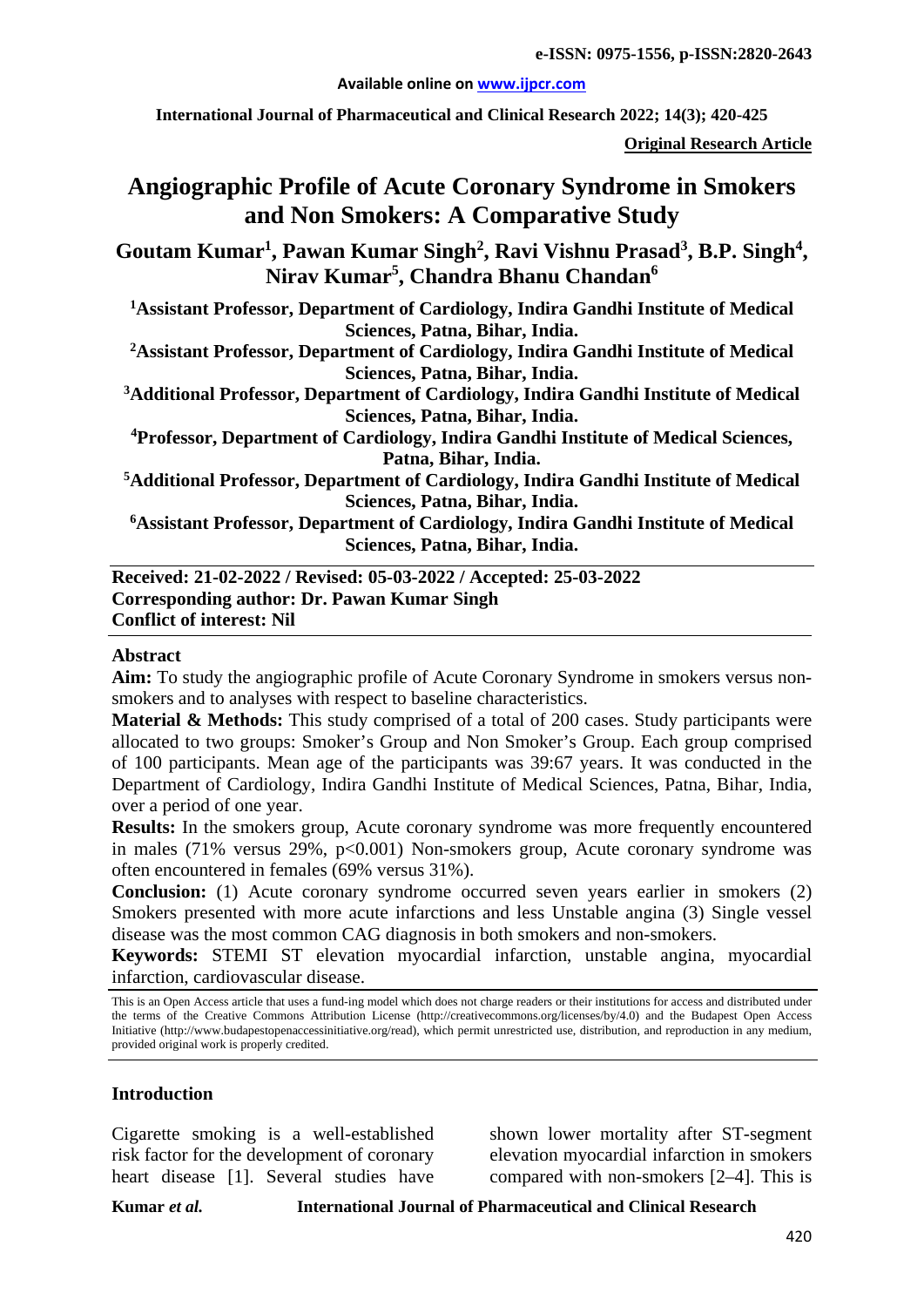the dsmokersT paradoxT, where an individual who smokes is not only more likely than a non-smoker to suffer a heart attack but is also more likely to survive it. One explanation for this paradox is that smokers may have a larger thrombus burden, leading to a greater efficacy of intravenous thrombolysis [3–7].

The "Smoker's paradox", typically described in studies where patients who were smoker and had acute ST-segment elevation MI (STEMI) treated with or without thrombolytic therapy [8] has been carried forward today with the primary percutaneous coronary intervention (PCI) also. [9] Young age and associated lesser co-morbidities in smokers were the proposed explanations for it. With the advent of primary PCI for acute STEMI, higher thrombus burden with less severe underlying coronary artery stenosis along with minimal or diseased free non-infarct related coronary arteries have also been added in the list to explain this "paradox". [10]

According to World Health Organization (WHO), tobacco use has caused 100 million deaths in the 20th century worldwide, and if the current trend continues this figure will be 1 billion deaths for the 21st century. [11] Hence the aim of this study was to evaluate the angiographic profile of Acute Coronary Syndrome in smokers versus nonsmokers and to analyses with respect to baseline characteristics.

# **Material & Methods:**

This study comprised of a total of 200 cases. Study participants were allocated to two groups: Smoker's Group and Non Smoker's Group. Each group comprised of 1oo participants. Mean age of the participants was 39:67 years. It was conducted in the Department of Cardiology, Indira Gandhi Institute of Medical Sciences, Patna, Bihar, India, over a period of one year.

1. Patients with first episode of ACS (Unstable Angina with ECG changes, NSTEMI, STEMI) attending the ICCU, Department of Cardiology, Igims, Patna,Bihar

2. Different types of ACS were diagnosed according to ECG criteria and Troponin T positivity

3. Both Smokers and non Smokers were included in the study group. Smoking history (all forms-tobacco chewing / khaini / beedi / tambaku / cigars).

4. Troponin positivity (qualitative) for NSTEMI differentiating from USA with ECG changes.

5. Coronary angiogram was done after 5 days of Heparin therapy in acute coronary syndrome.

# **Exclusion Criteria:**

1. Age<18yrs/>80yr

2. Patients with recurrent episode of ACS and Cardiogenic shock

3. Patients with Valvular heart diseases/cardiomyopathies/pericardial diseases/conduction diseases other than ischemia

4. Contradictions to CAG (pts with serum creatinine >1.5mg/dl,lack of consent for CAG) and prior coronary angiogram report. 5. Unstable Angina without ECG changes. Disease (TVD), Left main coronary artery (LMCA) involvement, Proximal LAD involvement.

# **Statistical Analyses:**

The observations were recorded in a proforma created for this purpose and entered in the master chart. Statistical Analysis was done using SPSS software. Mean, median, standard deviation and Chi Squares were calculated wherever applicable. A value of  $p<0.05$  was considered statistically significant.

# **Results:**

# **Inclusion Criteria:**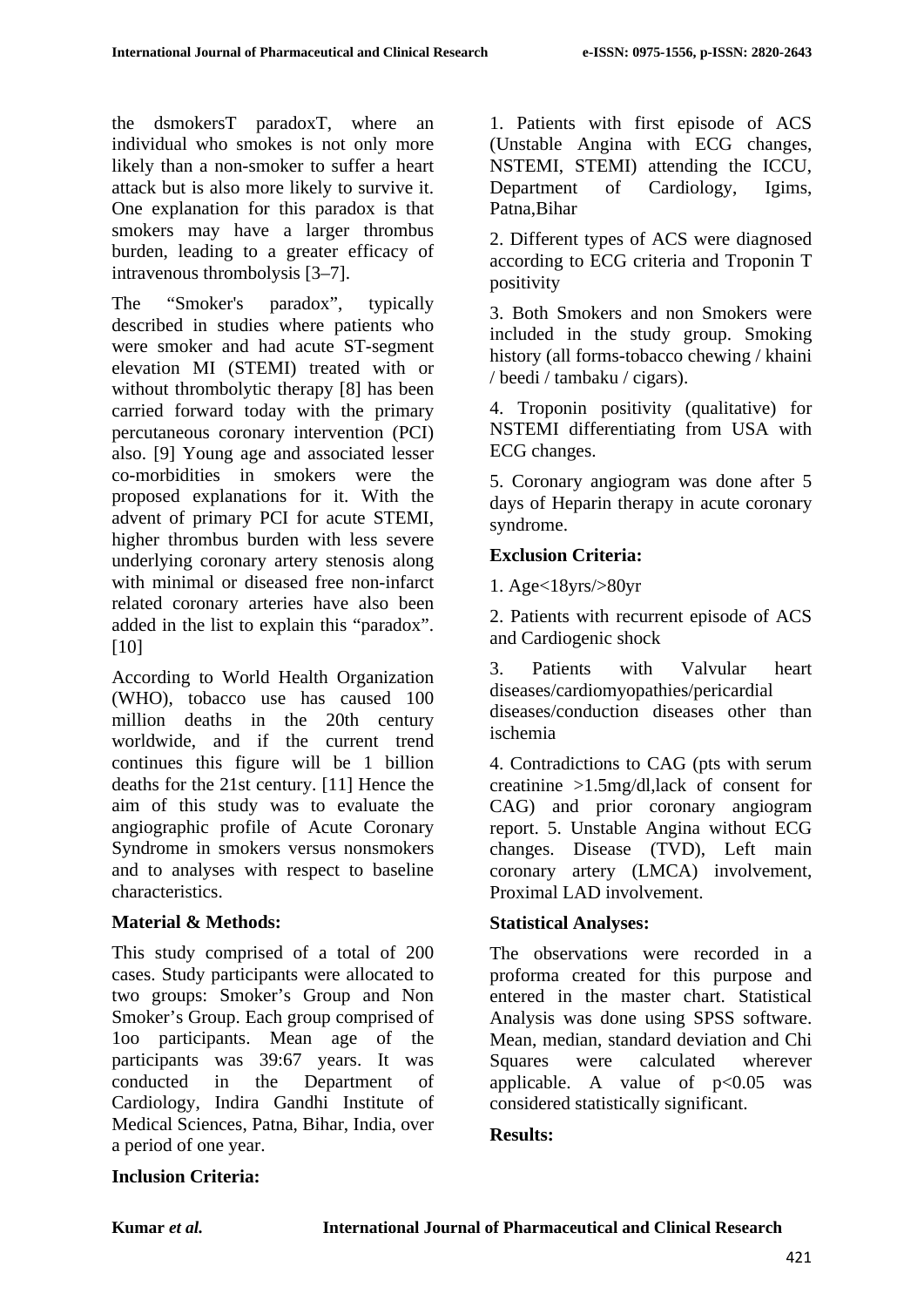This study comprised of a total of 200 cases. Study participants were allocated to two groups: Smoker's Group and Non Smoker's Group. Each group comprised of 1oo participants. Mean age of the participants was 39:67 years.

In the smokers group, Acute coronary syndrome was more frequently encountered in males (71% versus 29%, p<0.05) Nonsmokers group, Acute coronary syndrome was often encountered in females (69% versus 31%). [Figure 1]

Out of 100 study subjects in the smokers group, Diabetes mellitus was present in 33% subjects and in the smokers group (57%) (P< 0.05). Hypertension was commonly encountered in both study groups (52% versus 59%). Smokers group, Overweight/Obesity was present in 70% subjects. Nonsmokers group,Overweight/Obesity was present in 30% subjects. Acute myocardial infarction(STEMI+NSTEMI) was the most common presentation in both smokers (89%) and nonsmokers (81%)

(p<0.05) Unstable angina was often encountered as initial presentation in Nonsmokers  $(35\% \text{ versus } 15\%, \text{ p} < 0.05)$ . Single vessel disease was the most common CAG diagnosis in both the smokers and nonsmokers (45% versus 48%). Double vessel disease, even though not statistically significant, was more commonly encountered in smokers (25% versus 14%, p>0.05, Not significant). The smokers group, LMCA stenosis (>30% diameter stenosis) was present in 9% subjects and in the nonsmoker group, LMCA stenosis was present in 11% subjects. No statistically significance difference. [Table 1]

The mean EF was  $54.2 \pm 10.2\%$ . The median EF was 56.4%. 50% patients presented with Anterior wall STEMI which was the most common presentation of ACS in Smokers followed by inferior wall MI 39%. Only 3% patients were presented with high lateral / true posterior wall STEMI.



| Figure 1: distribution of acute coronary syndrome among study participants   |
|------------------------------------------------------------------------------|
| Table 1: Comparison of smoker's and nonsmoker's group with various variables |

| Variables         | Smoker's<br>Group | Smoker's<br><b>Non</b><br>Group | P value |
|-------------------|-------------------|---------------------------------|---------|
| Diabetes Mellitus | 33                |                                 | $0.05*$ |
| Hypertension      | - ~               | 59                              | 0.271   |
| Obesity           |                   | 30                              | .233    |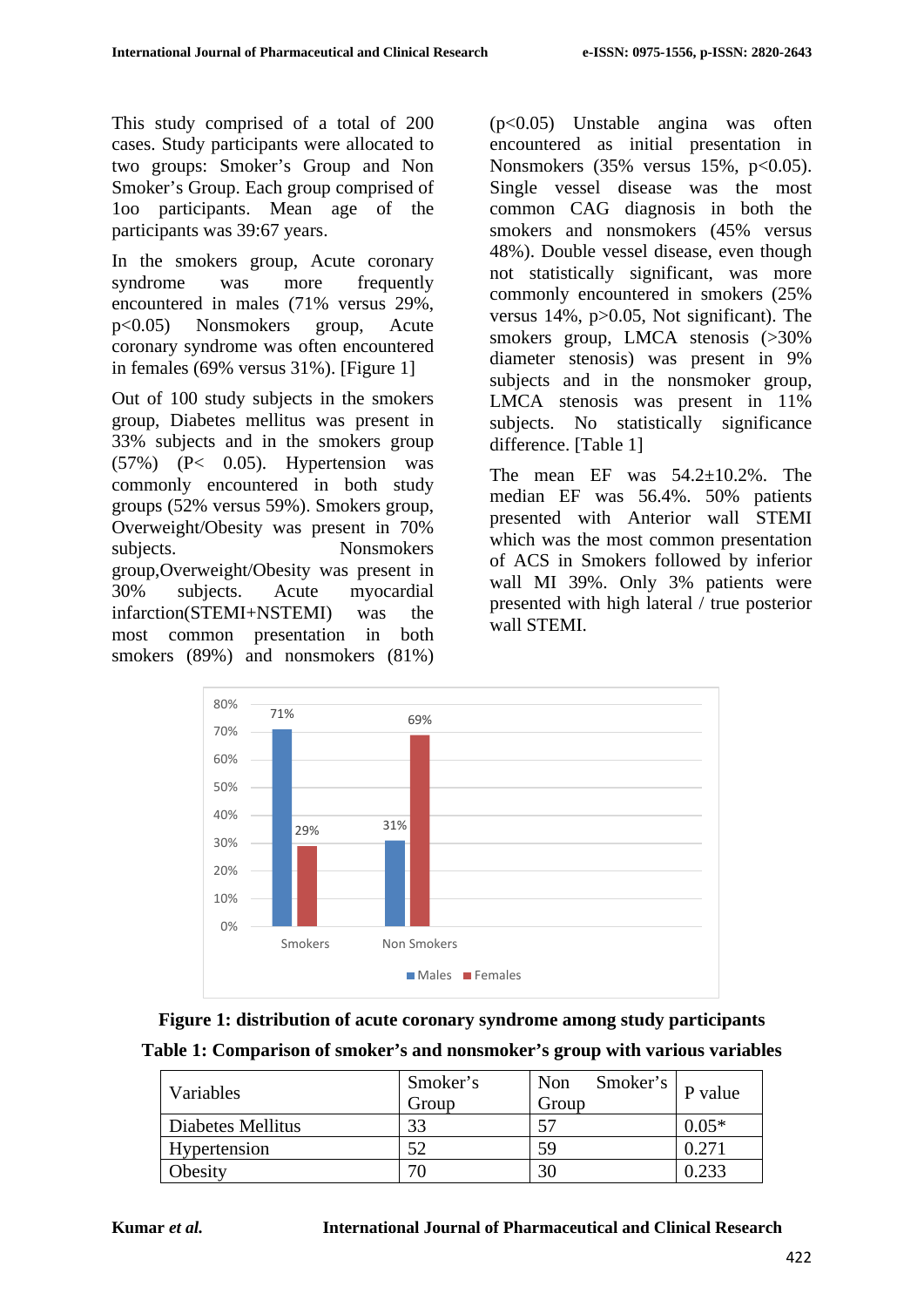| Acute myocardial infarction  | 89 |    | $0.05*$ |
|------------------------------|----|----|---------|
| Unstable Angina              |    | 35 | $0.05*$ |
| <b>Single Vessel Disease</b> | 45 | 48 | 0.738   |
| Double Vessel Disease        |    | 14 | 0.374   |
| <b>LMCA</b> Stenosis         |    |    | 0.111   |

### **Discussion:**

Significantly less prevalence of hypertension and DM in our study among smokers was in accordance with most of the studies and this can be because of younger mean age of the smokers. Anterior wall MI with Left anterior descending (LAD) coronary artery as culprit vessel was the most frequent presentation in both the groups. However, in few studies inferior wall MI was the more frequent presentation in smokers. [12]

LAD coronary artery was also the most common culprit vessel in the previous data from EUROTRANSFER Registry. [13] Another important aspect regarding the finding of a higher incidence of thrombosis rather than atherosclerosis in smokers, was also evaluated in our study. Both the groups were profiled with coronary angiography at the time of STEMI. It was seen that the smokers group had higher thrombotic burden which, however, was not statistically significant. Besides this, thrombo suction, which is an indirect marker of higher thrombus burden was used more frequently in our study in smokers group. Higher use of thrombo- suction in smokers in our study is in contrast to previous data from EUROTRANSFER Registry. [14]

A consistent finding in the GRACE population is the lower risk profile of current smokers compared with former smokers and non-smokers. This was also observed in most previous large-scale studies [15], in which the lower risk profile accounted for much of the seemingly improved outcome of smokers compared with former smokers and nonsmokers. However, the clinical profile of former smokers does not appear to be

simply intermediate between those of current smokers and non-smokers. As already noted in the Platelet glycoprotein IIb/IIIa in unstable angina: Receptor Suppression Using Integrilin Therapy (PURSUIT) trial [16], former smokers were more likely to have had prior cardiac events than current smokers and nonsmokers. This difference may be related to the encouragement of smokers to quit smoking after a first cardiac event.

In coronary angiogram, single vessel disease was seen in 42% of patients and multi vessel disease in 37% of patients. Recanalised coronary arteries with no significant flow limiting disease were seen in 21% of patients. Multi vessel disease was seen in patients with diabetes or newly detected diabetics. Multi vessel disease was higher in patients with LV dysfunction (68%) whereas recenalised coronaries after thrombolytic therapy was 9 %.

Overall around 94% of patients were prescribed aspirin during hospitalization, which is high in comparison with previous studies involving patients with myocardial infarction [17-18]. However, a lower percentage of former smokers and nonsmokers were given aspirin compared with current smokers. Statin therapy was prescribed in around half of the patients. [19] Again, former smokers and nonsmokers were less likely to receive statin therapy than current smokers. The age and the potentially high prevalence of comorbidities encountered in former smokers and non-smokers may explain why these patients were less likely to receive evidence-based therapies than current smokers.

# **Conclusion:**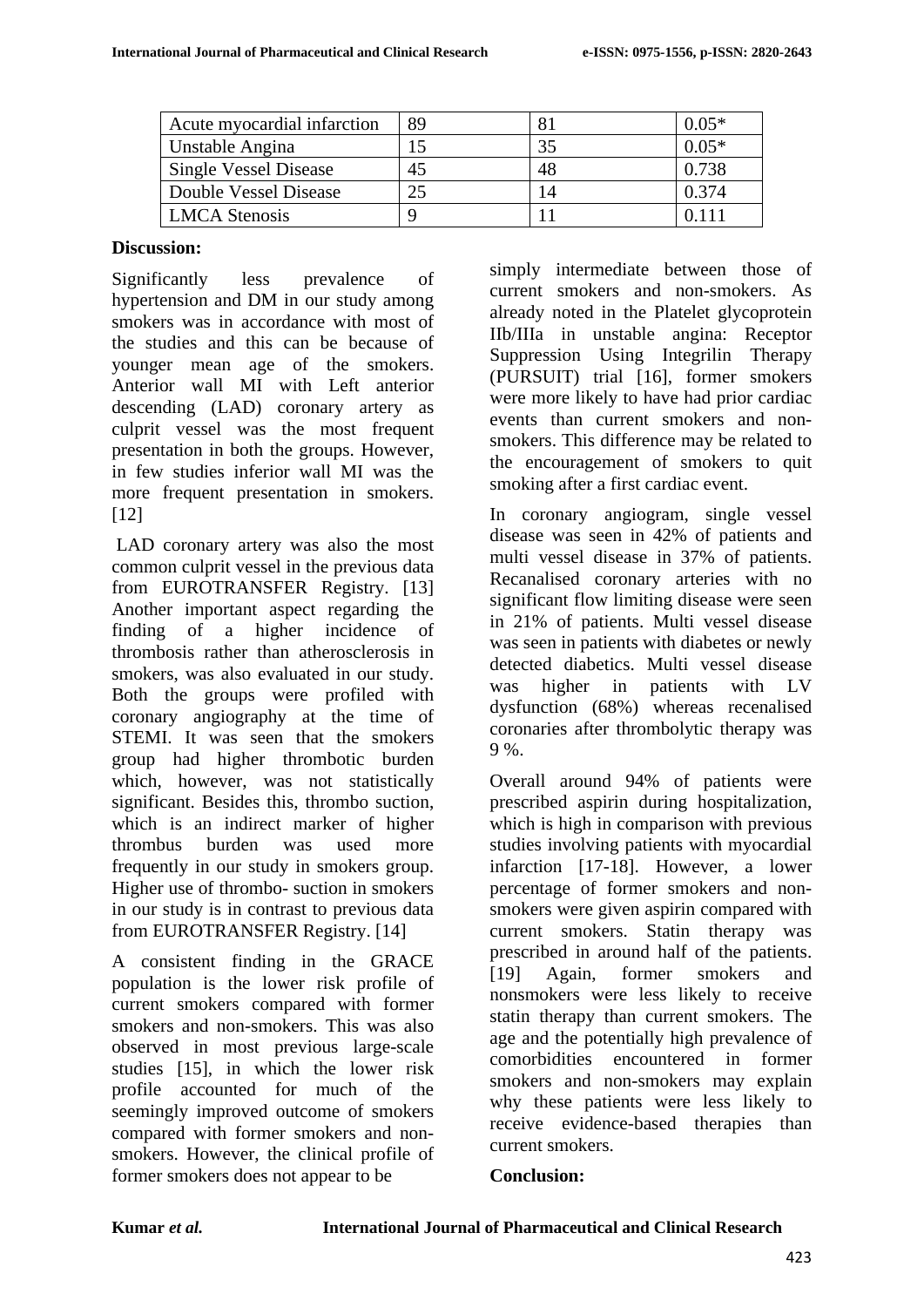Acute coronary syndrome occurred seven years earlier in smokers. Smokers presented with more acute infarctions and less unstable angina. Single vessel disease was the most common CAG diagnosis in both smokers and nonsmokers.

# **References:**

- 1. U.S. Department of Health and Human Services. Smoking and health in the americas. Atlanta, Georgia: U.S. Department of Health and Human Services, Public Health Service, Centers for Disease Control, National Center for Chronic Disease Prevention and Health Promotion, Office on Smoking and Health 1992:1–211.
- 2. Barbash GI, Reiner J, White HD, et al. Evaluation of paradoxic beneficial effects of smoking in patients receiving thrombolytic therapy for acute myocardial infarction: mechanism of the bsmoker's paradoxQ from the gusto-i trial, with angiographic insights. Global utilization of streptokinase and tissue-plasminogen activator for occluded coronary arteries. J Am Coll Cardiol 1995;26:1222–9.
- 3. Grines CL, Topol EJ, O'Neill WW, et al. Effect of cigarette smoking on outcome after thrombolytic therapy for myocardial infarction. Circulation 1995;91:298– 303.
- 4. Zahger D, Cercek B, Cannon CP, et al. How do smokers differ from nonsmokers in their response to thrombolysis? (the timi-4 trial). Am J Cardiol 1995;75:232–6.
- 5. Lundergan CF, Reiner JS, McCarthy WF, et al. Clinical predictors of early infarct-related artery patency following thrombolytic therapy: importance of body weight, smoking history, infarctrelated artery and choice of thrombolytic regimen: the gusto-i experience. Global utilization of streptokinase and t-pa for occluded coronary arteries. J Am Coll Cardiol 1998;32:641–7.
- 6. de Chillou C, Riff P, Sadoul N, et al. Influence of cigarette smoking on rate of reopening of the infarct-related coronary artery after myocardial infarction: a multivariate analysis. J Am Coll Cardiol 1996;27:1662–8.
- 7. Hasdai D, Rihal CS, Lerman A, Grill DE, Holmes Jr DR. Smokers undergoing percutaneous coronary revascularization present with fewer narrowings in the target coronary artery. Am J Cardiol 1997;80:1212–4.
- 8. Gourlay SG, Rundle C, Barron HV, et al. Smoking and mortality following acute myocardial infarction: results from national registry of myocardial infarction 2 (NRMI2). Nicotine Tob Res. 2002;4:101–107.
- 9. Weisz G, Cox DA, Gracia E, et al. Impact of smoking on status on outcomes of primary coronary intervention for acute myocardial infarction- the smoker's paradox revisited. Am Heart J. 2005;150(2):358–364.
- 10. Rakowski T, Siudak Z, Dziewierz A, et al. Impact of smoking status on outcome in patients with ST-segment elevation myocardial infarction treated with primary percutaneous coronary intervention. J Thromb Thrombolysis. 2012;34:397–403.
- 11. World Health Organization WHO report on the global tobacco epidemic, 2008 The MPOWER package Tobacco Free Initiative (http://www.who.int/tobacco/ mpower/gtcr\_download/en/).
- 12. Weisz G, Cox DA, Gracia E, et al. Impact of smoking on status on outcomes of primary coronary intervention for acute myocardial infarction- the smoker's paradox revisited. Am Heart J. 2005;150(2):358–364.
- 13. Grines CL, Topol EJ, O'Neill WW, et al. Effect of cigarette smoking on outcome after thrombolytic therapy after myocardial infarction. Circulation. 1995;91:298–303.